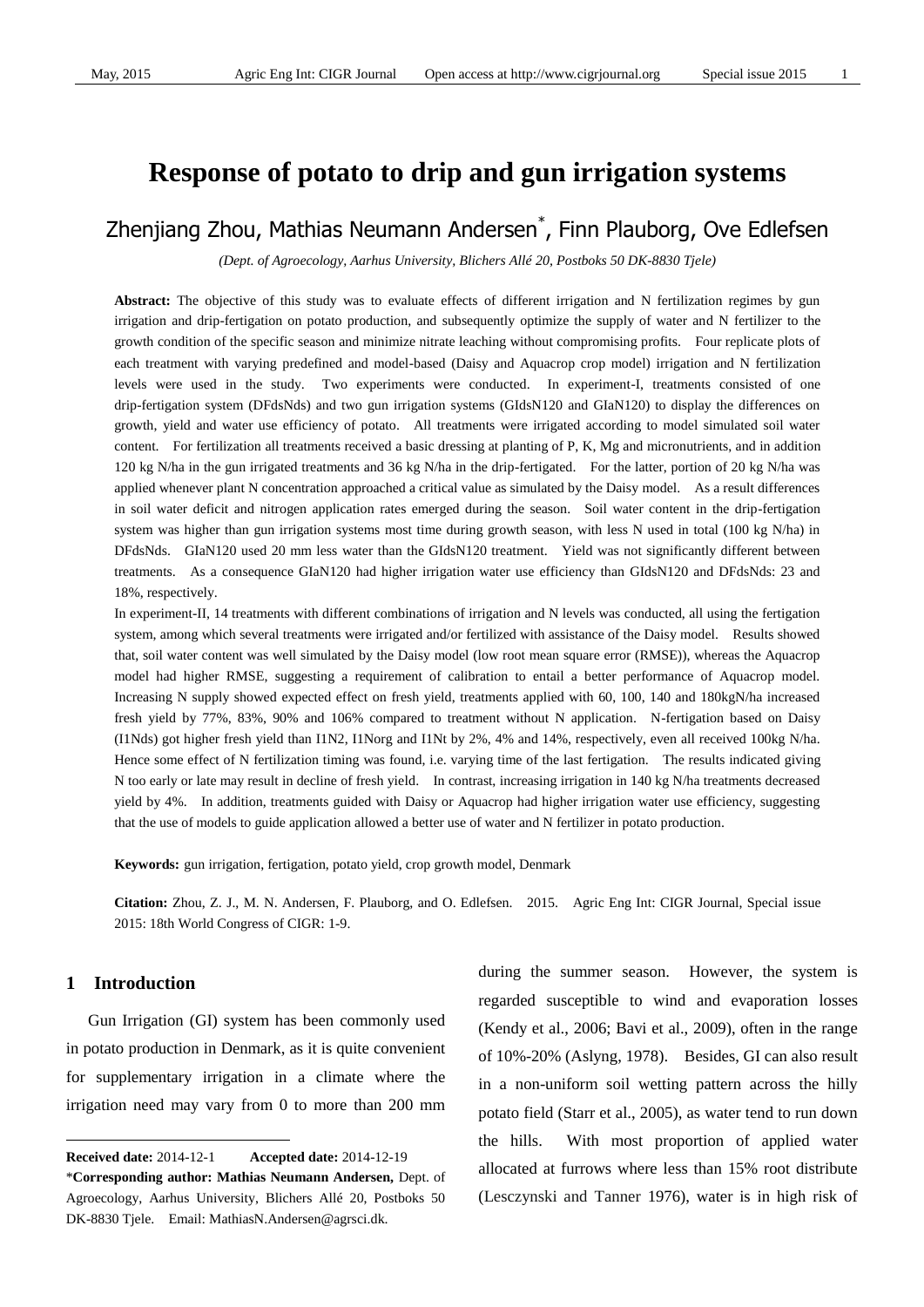percolation and rarely beneficial for potato growth. Furthermore, farmers tend to apply all the N at planting, which highly increase the potential of nitrate leaching below root zone. These factors, coupled with a shallow root depth of potatoes grown on coarse textured soil in Denmark (Andersen et al., 1992), often resulted in low yield as well as water and N use efficiency.

Drip-fertigation (DF), by contrast, applies water and fertilizer directly to the base of the plant, with minimal evaporation loss by only wetting a limited area of soil. Potatoes are sensitive to mild water stress due to characteristics of shallow root and relatively low root density, (Lynch et al., 1995; Wright and Stark, 1990), but still it is demonstrated that, by drip irrigation, potatoes could tolerate drought to a certain extent without compromising yield (Kang et al., 2004). This was probably due to favorable condition provided by drip irrigation, which ensures constant and adequate water moisture (Yuan et al., 2003). DF has another advantage of improving distribution of N in the root zone for plant uptake as reported by Li et al. (2004). With high water and N use efficiency (Patel and Rajput, 2007; Phene et al., 1994), DF usually resulted in greater yield response to irrigationthan GI (Beyaert, et al., 2007; Waddell et al., 1999; Abd El-Wahed and Ali, 2013). In addition, farmers prefer to apply all N at planting in the conventional way of potato production in Denmark. However, as high uncertainty exist with respect to mineralization, climate condition and nitrate leaching (Blackmer and White, 1998), this means the actual N demand is difficult to predict. Monitoring nitrogen status and supplementing N (split application) is necessary if one wants to get temporal precision in nitrogen application (Rodrigues et al., 2005). With respect to this, the Daisy simulation model (Hansen et al., 1991) could be a promising N fertilization decision support tool for simulating N status. This would allow growers to simulate N status at any moment and adjust N fertilization according to the need during the particular season taking into account also crop growth. Up until

now, comparison of Daisy based dynamic fertilization and conventional fertilization using DF and GI were rarely reported in literature.

In addition, given the fact that intensive and abundant precipitation events occur especially in southern area of Denmark, it is rational to apply nitrogen in discrete doses at different time based on monitoring with remote sensor or simulation model. In our study, we assess the effects of split nitrogen fertilization in terms of yield under different irrigation amounts. These effects are subsequently compared with control treatments (traditional potato growing with static N application).

Hence, specific objectives were to: (1) compare potato response to DF and GI system; (2) determine the effect of irrigation and N fertilization on yield and DM production of potatoes; (3) validate the Daisy and Aquacrop model with measured data.

### **2 Materials and methods**

## **2.1 Site description and management**

Two field experiments with potatoes (Solanum tuberosum L. cv. Folva) were conducted at AU-Jyndevad research station  $(54^{\circ}53'60'$ ,  $9^{\circ}07'30'$ ) in South Jutland, Denmark during summer 2013. The soil is characterized as coarse-textured and contains ca. 76% coarse sand (0.2-2.0 mm), 15% fine sand (0.02-0.2 mm), 4% silt (0.002-0.02 mm) and 3% clay (<0.002 mm). In the top layer (0-20 cm) the organic matter content is about 3% (Hansen, 1976). The plant available water capacity is about 67 mm in the root-zone, which usually reaches to no more than 60 cm depth. The dry bulk density is about 1.55  $g/cm<sup>3</sup>$  for both the plough layer and the subsoil (Hansen et al., 1986).

Meteorological data were taken at a meteorological station 100 m away from the experimental field. The total precipitation from emergence to harvest was 169 mm, the mean temperature at 2 m height and global radiation from sowing to harvest was 15.5˚C and 16.7  $MJ/m^2/d$ , respectively.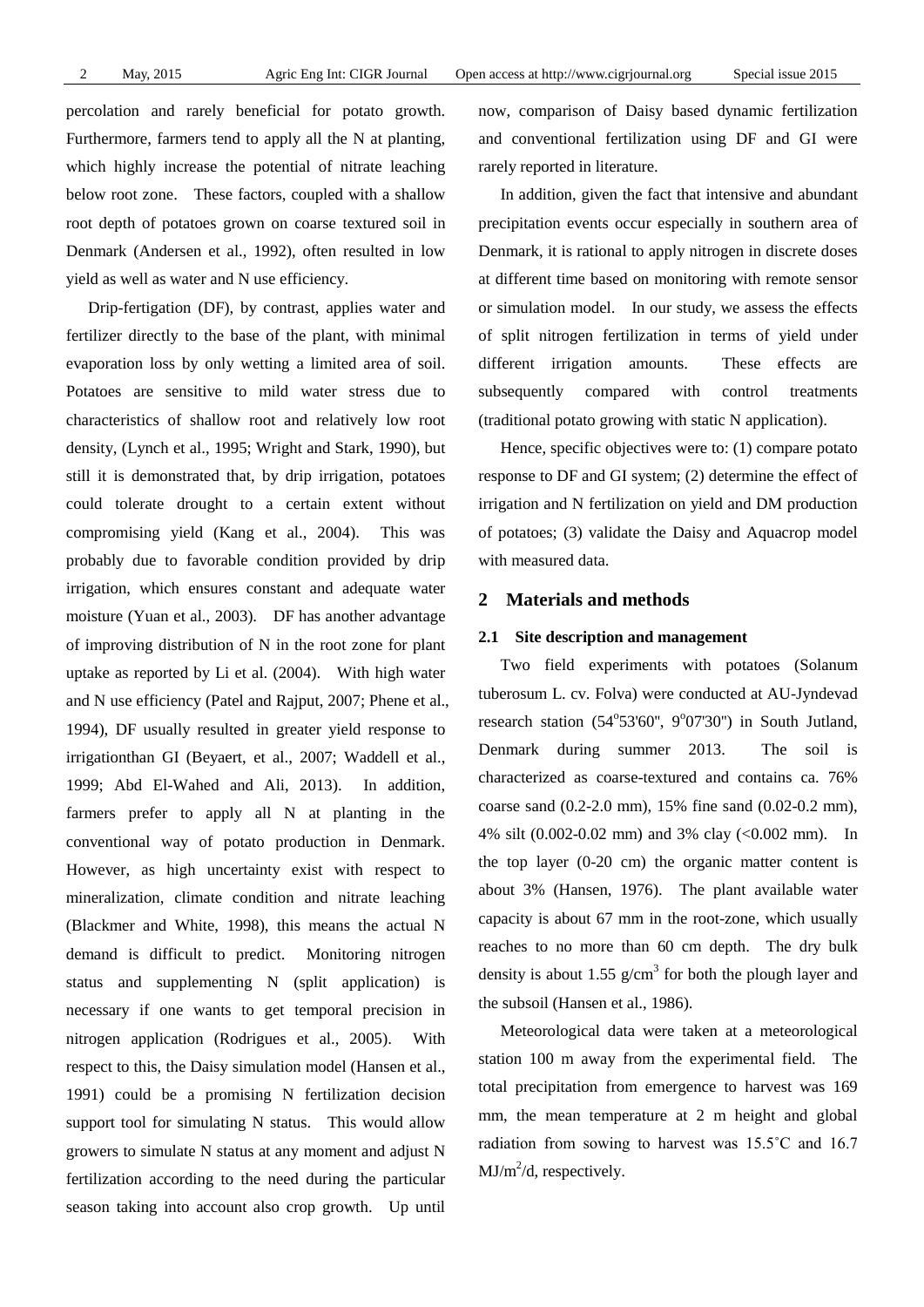Mother tubers were planted in rows 0.75 m apart and at  $0.27$ m distance within the row on  $15<sup>th</sup>$  May and emerged on  $7<sup>th</sup>$  June. The field had a previous crop husbandry of winter wheat, potatoes, winter rye, maize, spring barley from 2008 to 2012.

#### **2.2 Experiment design**

The first experiment (Exp I) consisted of three treatments:  $DF_{ds}N_{ds}$ ,  $GI_{ds}N_{120}$  and  $GI_aN_{120}$ , as shown in Table 1.

| <b>Treatment</b>                                   | Irrigation<br>Criteria                                                | Irrigation<br>frequency                                   | Fertilization<br>Criteria                                                                                        | Dressing time                                                                                   |
|----------------------------------------------------|-----------------------------------------------------------------------|-----------------------------------------------------------|------------------------------------------------------------------------------------------------------------------|-------------------------------------------------------------------------------------------------|
| GI <sub>ds</sub> N <sub>120</sub><br>$GI_aN_{120}$ | 25 mm deficit Daisy<br>modelled<br>25 mm deficit Aquacrop<br>modelled | Whenever water deficit.<br>equals 25 mm incl.<br>forecast | $120 \text{ kg/N/ha}$<br>$30 \text{ kg}/\text{P/ha}$<br>$180 \text{ kg/K/ha}$                                    | Planting<br>Planting                                                                            |
| $DF_{ds}N_{ds}$                                    | $90\% \theta_f - SWC_t^a$                                             | Every two days                                            | 30% of calculated N demand<br>$30 \text{ kg}/\text{P/ha}$<br>$180 \text{ kg/K/ha}$<br>70% of calculated N demand | When critical N level<br>was reached<br>based on Daisy<br>and applied in 10<br>kg/N/ha portions |

|  | Table1 Summary of irrigation and fertilization regimes in Exp I |  |
|--|-----------------------------------------------------------------|--|
|  |                                                                 |  |

Note: a:  $\theta_f$  denotes field capacity and SWC<sub>t</sub> represents actual soil water content (mm)

The experiment was a randomized complete block design with each treatment replicated four times.

The gross area of each plot was 6.0 m wide and10.3 m long, to avoid edge effect between adjacent plots, net areas of 3.0 m×6.5 m were reserved in each plot for final harvest.

The second experiment (Exp II) consisted of varying amount and timing of irrigation and fertilization:

 $I_0$ : No irrigation,  $I_1$ : drip irrigation was implemented every two days to replenish soil water deficit up to 90% of FC as measured by TDR (see below).  $I_d$ : received 80 % of the amount of water in  $I_1$  and 60% of  $I_1$  at the tuber initiation stage and from tuber bulking to harvest, respectively, which corresponded to the periods 27th June to 25th July and 25th July to harvest,.  $I_a$  and  $I_{ds}$ : Irrigation was scheduled by using the Aquacrop and Daisy model, respectively.

 $I_1$  treatment was subjected to five static N application rates: 0 kg/N/ha (N<sub>0</sub>), 60 kg/N/ha (N<sub>1</sub>), 100 kg/N/ha (N<sub>2</sub>), 140 kg/N/ha (N<sub>3</sub>), 180 kg/N/ha (N<sub>4</sub>), and two dynamic N fertilization mode  $N_{ds}$  and  $N_t$ , defined as fertilization regimes following Daisy model and N-tester devices, respectively. In addition,  $I_1N_{\text{org}}$  used pig slurry as basic

dressing and afterwards followed N-tester. I<sub>d</sub> treatment was subjected to two N application levels:  $N_3$  and  $N_{ds}$ .  $I_a$  and  $I_{ds}$  were subjected to only one N application regime  $N_3$  and  $I_{d1}$ , respectively. Furthermore, three control treatments, namely  $I_0-N_0$ ,  $I_0-N_3$  and  $I_1-N_0$  were implemented. It produced 14 treatments in all with four replicates for each treatment arranged in a randomized complete block design with gross plot size of 12.0 m  $\times$ 8.1 m, and the net area for harvest at maturity was 3.0 m  $\times$  6.0 m.

In Exp II, 30 kg/P/ha, 180 kg/K/ha and 42 kg/N/ha were applied as granular fertilizers in all treatments at sowing except for  $N_0$ , while  $I_0N_3$  received 140 kg/N/ha, the remaining N was added via fertigation from 49 days after planting (DAP) with the same rate ca. 20 kg/N/ha. The slurry was analyzed for dry matter content, total N (Kjeldahl-method), ammonium-N, P and K, which were 1.05%, 2.2 kg/t, 2.07 kg/t, 0.14 kg/t and 1.53 kg/t, respectively. Pig slurry was placed 10 cm under the soil surface with harrow tines (25 cm between the tines) shortly before preparation of furrow for the mother tubers. The schematic fertilization timing and rate were as Table 2: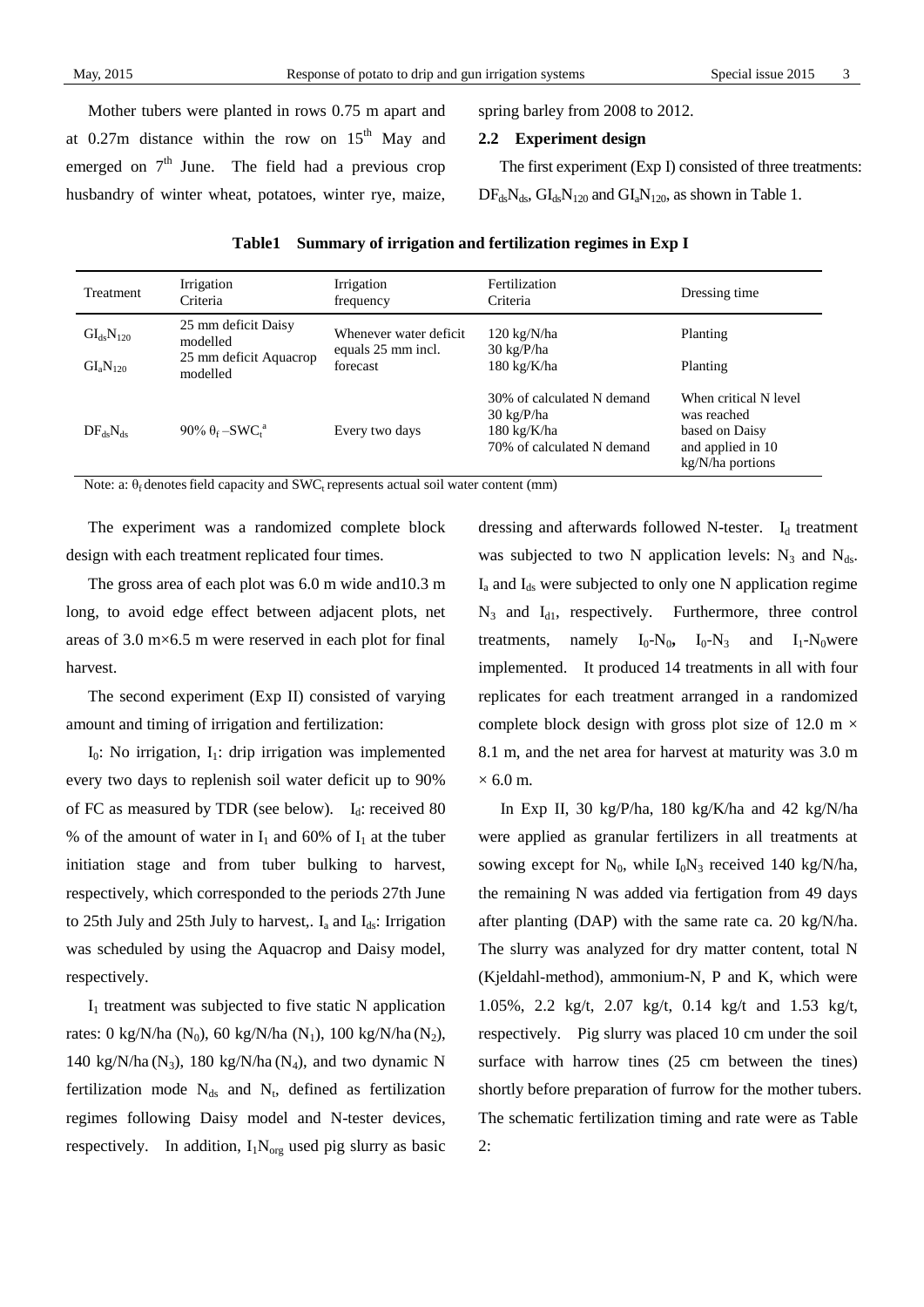|                         |                       | Time of fertilization (DAP) and N rate (kg N/ha) |                  |                  |                  |                  |                  |                  |                  |                              |
|-------------------------|-----------------------|--------------------------------------------------|------------------|------------------|------------------|------------------|------------------|------------------|------------------|------------------------------|
| Treatment               | Irrigation amount, mm | $\mathbf{1}$                                     | 49               | 53               | 56               | 63               | 70               | 77               | 84               | Total fertilization (kgN/ha) |
| ExpI                    |                       |                                                  |                  |                  |                  |                  |                  |                  |                  |                              |
| $DF_{ds}N_{ds}$         | 110                   | 36                                               | 24               | $20\,$           | $\boldsymbol{0}$ | $\boldsymbol{0}$ | $20\,$           | $\boldsymbol{0}$ | $\boldsymbol{0}$ | 100                          |
| $GI_{ds}N_{120}$        | 111                   | 120                                              | $\boldsymbol{0}$ | $\boldsymbol{0}$ | $\boldsymbol{0}$ | $\boldsymbol{0}$ | $\boldsymbol{0}$ | $\boldsymbol{0}$ | $\boldsymbol{0}$ | 120                          |
| $GI_aN_{120}$           | 90                    | 120                                              | $\boldsymbol{0}$ | $\boldsymbol{0}$ | $\boldsymbol{0}$ | $\boldsymbol{0}$ | $\boldsymbol{0}$ | $\boldsymbol{0}$ | $\boldsymbol{0}$ | 120                          |
| Exp II                  |                       |                                                  |                  |                  |                  |                  |                  |                  |                  |                              |
| $I_dN_3$                | 94                    | 42                                               | 18               | $20\,$           | $20\,$           | $20\,$           | $20\,$           | $\boldsymbol{0}$ | $\boldsymbol{0}$ | 140                          |
| $I_dN_{ds}$             | 86                    | 42                                               | 18               | $20\,$           | $\mathbf{0}$     | $\boldsymbol{0}$ | $20\,$           | $\boldsymbol{0}$ | $\boldsymbol{0}$ | 100                          |
| $I_1N_0$                | 126                   | $\boldsymbol{0}$                                 | $\boldsymbol{0}$ | $\boldsymbol{0}$ | $\mathbf{0}$     | $\boldsymbol{0}$ | $\boldsymbol{0}$ | $\boldsymbol{0}$ | $\boldsymbol{0}$ | $\boldsymbol{0}$             |
| $I_1N_1$                | 141                   | 42                                               | 18               | $\boldsymbol{0}$ | $\boldsymbol{0}$ | $\boldsymbol{0}$ | $\boldsymbol{0}$ | $\boldsymbol{0}$ | $\boldsymbol{0}$ | 60                           |
| $I_1N_2$                | 184                   | 42                                               | 18               | $20\,$           | $20\,$           | $\boldsymbol{0}$ | $\boldsymbol{0}$ | $\boldsymbol{0}$ | $\boldsymbol{0}$ | 100                          |
| $I_1N_3$                | 121                   | 42                                               | 18               | $20\,$           | 20               | 20               | 20               | $\boldsymbol{0}$ | $\boldsymbol{0}$ | 140                          |
| $I_1N_4$                | 122                   | 42                                               | 18               | $20\,$           | $20\,$           | $20\,$           | $20\,$           | 20               | $20\,$           | 180                          |
| $I_1N_{\rm ds}$         | 111                   | 42                                               | 18               | $20\,$           | $\boldsymbol{0}$ | $\boldsymbol{0}$ | $20\,$           | $\boldsymbol{0}$ | $\boldsymbol{0}$ | 100                          |
| $I_1N_t$                | 111                   | 42                                               | 18               | $20\,$           | $\mathbf{0}$     | $\boldsymbol{0}$ | $\mathbf{0}$     | 20               | $\boldsymbol{0}$ | 100                          |
| $I_1N_{org}$            | 122                   | 42                                               | 18               | 20               | $\boldsymbol{0}$ | $\boldsymbol{0}$ | $\boldsymbol{0}$ | $20\,$           | $\boldsymbol{0}$ | 100                          |
| $I_aN_3$                | 100                   | 42                                               | 18               | $20\,$           | 20               | 20               | 20               | $\boldsymbol{0}$ | $\boldsymbol{0}$ | 140                          |
| $I_{\rm ds} N_{\rm ds}$ | 113                   | 42                                               | 18               | 20               | $\boldsymbol{0}$ | $\boldsymbol{0}$ | 20               | $\boldsymbol{0}$ | $\boldsymbol{0}$ | 100                          |

#### **Table 2 Summary of irrigation and fertilization regimes**

Note: The split fertilization for dynamic treatments were conducted according to modelling results

## **2.3 Management and data collection**

The furrow for planting the mother tubers was about 8 cm below field level. Mother tubers were ridged with 15 cm soil. Drip lines with distance between emitters of 20 cm, delivering 1 L/h, drip lines were buried 3 cm below the top of the ridge during ridging. Pesticides and fungicides were sprayed according to local experience.

Canopy reflectance in each plot was measured weekly from 30 to 89 DAP using Rapidscan CS-45 canopy reflectance instrument (Holland Scientific, Lincoln, Nebraska). The sensor simultaneously measured crop/soil reflectance at 670 nm, 730 nm and 780 nm band. Ratio vegetation index (RVI) was derived from measurements of spectral reflectance in two bands at 780 and 670 nm.

Soil water content was measured by TDR, 3 pairs of probes (77cm, 60cm and 43cm length) were placed vertically for soil water content measurement. They were installed at the top of ridge, the midway from ridge

to furrow, and at the furrow, respectively. Measurement was done three to four times per week until harvest.

Crop growth, nitrogen uptake and soil water balance was simulated by Daisy and Aquacrop model every other day to guide the irrigation and fertiagtion.

To investigate crop performance with different N rates and watering regimes, six plants from two adjacent rows in each plot were sampled at 48, 58, 65, 78 and 90 DAP. Above and below ground parts were separated and above ground parts were subsequently divided into leaves and stems, the top was defined as 3 cm above the seed tuber without roots and stolon. Fresh and dry weight were examined, DM was determined by drying samples of the plants for 24 h at 80  $\mathbb{C}$ .

Defoliation was done separately for each treatment from 94 to 112 DAP according to tuber size distribution. Potato tubers were harvested mechanically three weeks after defoliation. Fresh yield and DM were recorded.

## **2.4 Statistical analysis**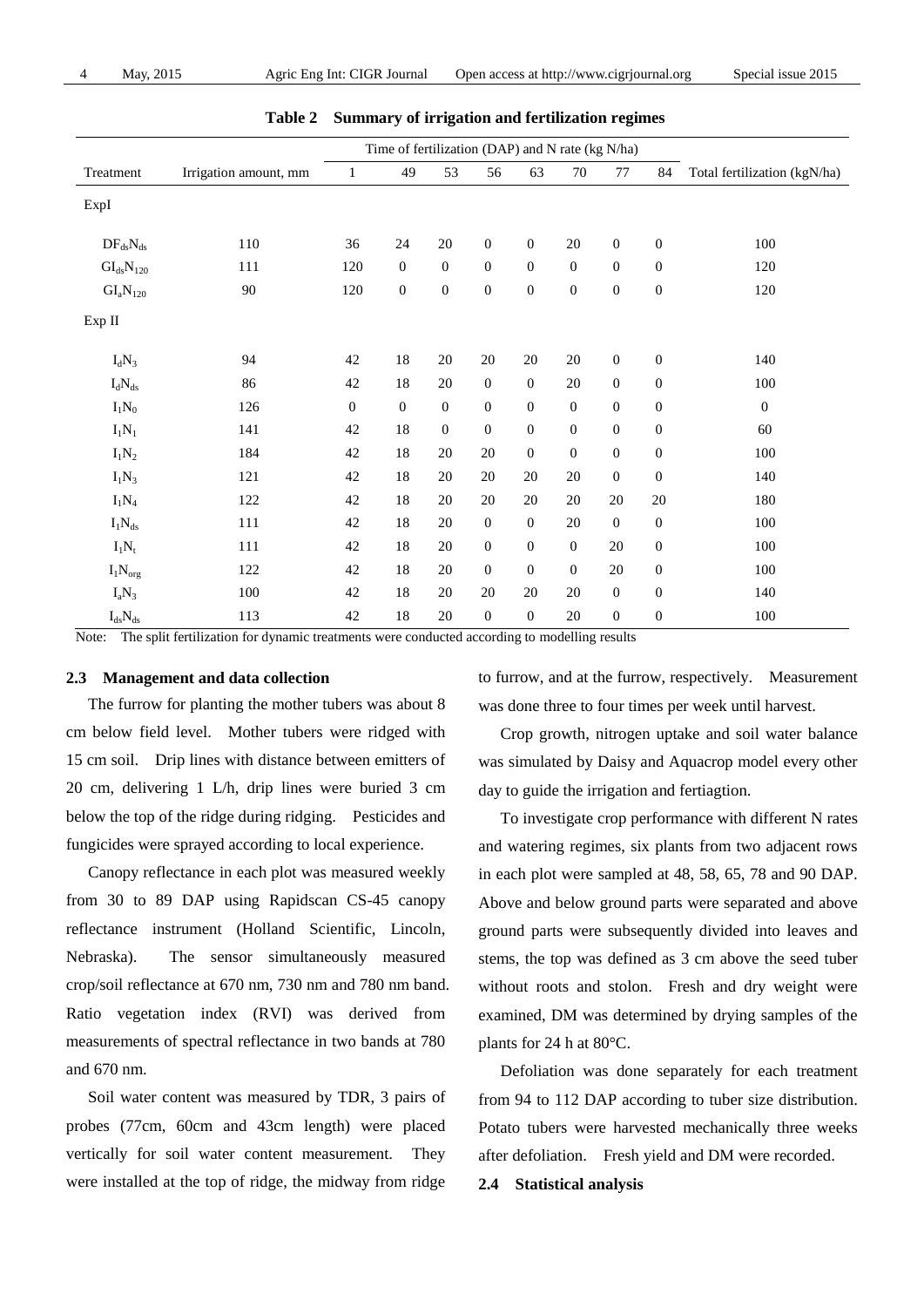Data were subjected to analysis of variance (ANOVA) to assess the effects of treatments on fresh yield, tuber DM and IWUE of potato using SAS. ANOVA analysis was conducted at 5% probability level.

## **3 Results**

### **3.1 Yield and irrigation water use efficiency (IWUE)**

In Exp I, with less N application in total, drip fertigation resulted in slightly higher fresh yield  $(DF_{ds}N_{ds})$ than both gun-irrigated treatments ( $GI_{ds}N_{120}$  and  $GI_{a}N_{120}$ ). Also, tuber DM and IWUE did not differ significantly in response to irrigation system;  $GI_{ds}N_{120}$  obtained the highest tuber DM, even though other findings showed that excessive supply of N could delay transfer of dry matter to tubers (Haverkort et al., 2000). In Exp II, It is noteworthy that  $I_1N_1$  and  $I_1N_2$  received very high irrigation (Table 2) compared to other  $I_1$  treatments. The explanation was probably soil variation where TDR probes were installed or failure of the connections of the TDR system for these probes, leading to underestimation of water content and subsequent irrigation. Fresh yield did not demonstrate significant difference in relation to varying N rates with exception of  $I_1N_0$ . This is consistent with Darwish et al. (2006) study where yield showed marginal response to N rates. The greatest difference in fresh yield was between  $I_1N_4$  (46 t/ha) and  $I_1N_0$  (22 t/ha), compared to fresh yield of  $I_1N_0$ , applying N enhanced yield by 77%, 83%, 90% and 110% for  $I_1N_1$ ,  $I_1N_2$ ,  $I_1N_3$ , and  $I_1N_4$ , respectively. Interestingly, even though all received 100 kg/N/ha, but differed in time of the second/last fertigaion.  $I_1N_{ds}$  obtained higher yield (42 t/ha) than  $I_1N_2$ ,  $I_1N_{org}$  and  $I_1N_t$ . This may indicate that supplemental N given too early or too late tended to lead to decline of fresh yield. DM also showed the same trend as fresh yield in treatments receiving 100 kg N/ha. In general, DM did not present a link with N levels in  $I_1$ treatments with the exception of  $I_1N_0$ , which obtained significantly low tuber DM (4.3 t/ha).  $I_1N_4$  and  $I_1N_{ds}$ obtained highest IWUE (377 kg/ha/mm), significantly higher than  $I_1N_0$  and  $I_1N_2$  by 112% and 68%, respectively, results indicated increasing N levels or applying N according to Daisy considerably enhanced IWUE. In  $I_1$ treatments receiving 100 kg N/ha,  $I_1N_2$  showed significantly lower IWUE due to the extremely high amount of irrigation it received.

Fresh tuber production did not present a consistent relation with irrigation levels.  $I_dN_3$  obtained higher yield than  $I_1N_3$ , and both of them got higher yield than  $I_aN_3$ .  $I_1N_{ds}$  got higher yield than  $I_dN_{ds}$ , both of them got higher yield than  $I_{ds}N_{ds}$ .  $I_1N_{ds}$  and  $I_dN_{ds}$  obtained high DM than  $I_{ds}N_{ds}$ , among  $N_3$  treatments, full irrigation lead to the highest DM in  $I_1N_3$ , higher than  $I_4N_3$ . With less water used and a comparable fresh yield,  $I_dN_3$  and  $I_dN_{ds}$ treatments obtained the highest IWUE, 471 and 446 kg/ha/mm, respectively. (See Table 3)

**Table 3 Summary of yield and tuber DM results from final harvest**

| Treatment                             | Yield, t/ha | Tuber DM, t/ha    | IWUE, kg/ha/mm |
|---------------------------------------|-------------|-------------------|----------------|
| ExpI                                  |             |                   |                |
| $\text{GI}_{\text{ds}}\text{N}_{120}$ | 46 a        | 10.5a             | 418a           |
| $DF_{ds}N_{ds}$                       | 48 a        | 9.9a              | 434a           |
| $GI_aN_{120}$                         | 46 a        | 9.7a              | 514a           |
| Exp II                                |             |                   |                |
| $I_0N_0$                              | 15c         | 3.0e              |                |
| $I_0N_3$                              | $27$ bc     | 6.0cd             |                |
| $I_dN_3$                              | 44 a        | 9.0abc            | 471a           |
| $I_dN_{ds}$                           | 38 ab       | 8.1abc            | 446a           |
| $I_1N_0$                              | 22c         | 4.3 <sub>de</sub> | 178d           |
| $I_1N_1$                              | $40$ ab     | 9.0abc            | 281bcd         |
| $I_1N_2$                              | 41 a        | 8.5abc            | 224cd          |
| $I_1N_3$                              | 42 a        | 9.7ab             | 351ab          |
| $I_1N_4$                              | 46 a        | 9.3ab             | 377ab          |
| $I_1N_{org}$                          | 37 ab       | 8.2abc            | 300bc          |
| $I_1N_{ds}$                           | 42 a        | 8.8abc            | 377ab          |
| $I_1N_t$                              | $40\;ab$    | 8.5abc            | 366ab          |
| $I_{ds}N_{ds}$                        | 35 ab       | 7.3 <sub>bc</sub> | 312bc          |
| $I_aN_3$                              | $40\;ab$    | 8.2abc            | 404ab          |

Note: Values within a single column followed by the same letter are not significantly different (Tukey test at the level of 0.05).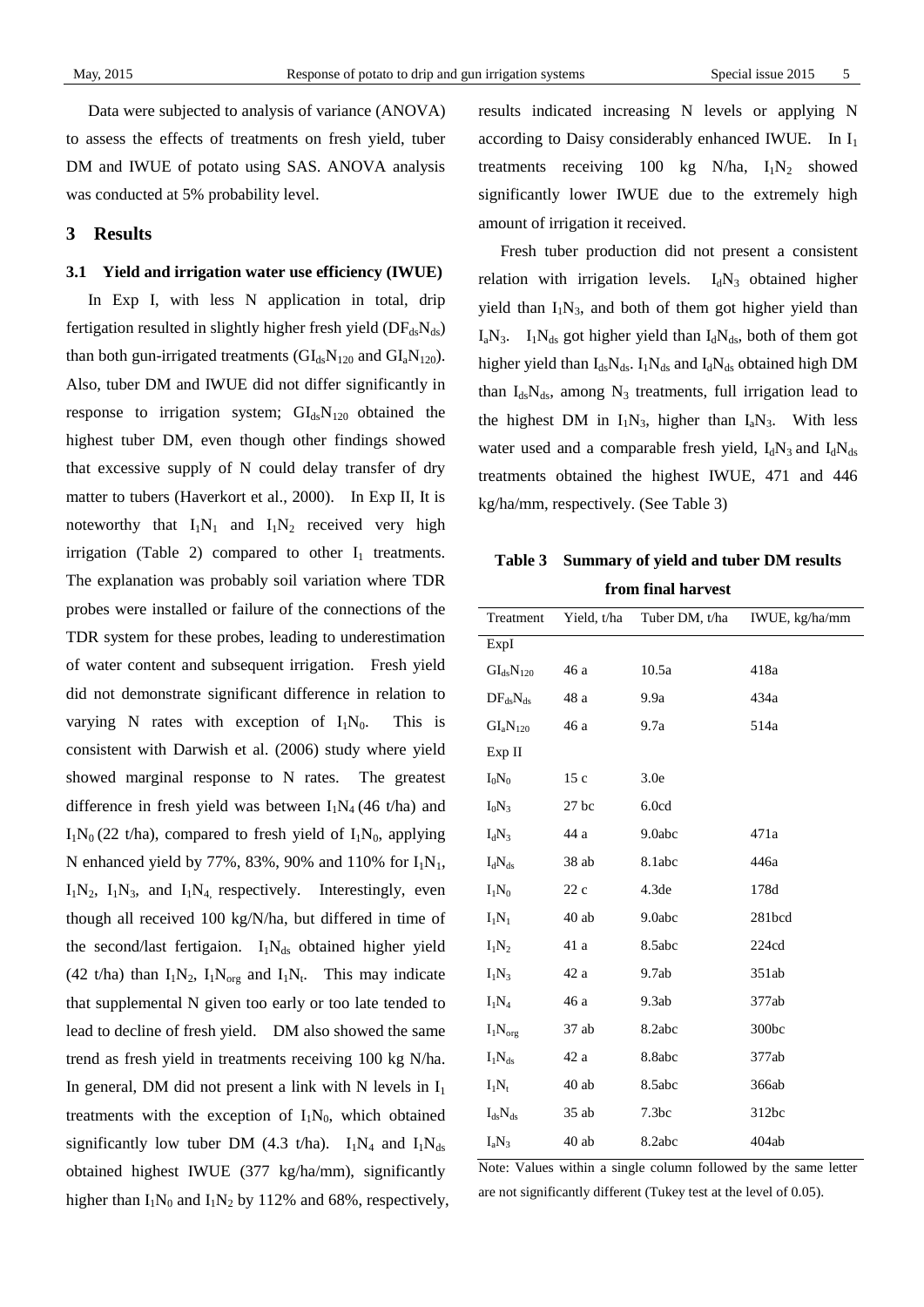#### **3.2 Soil water content (SWC)**

The measured soil water content for the soil profile to 0.6 m depth is the weighted mean value of measurements with TDR at different depths. SWC was more stable and generally higher in  $DF_{ds}N_{ds}$  than in  $GI_{ds}N_{120}$ . SWC increased at 58, 61, 72 and 84 DAP in  $\text{GI}_{ds}\text{N}_{120}$  due to irrigation. SWC between 60 DAP and 70 DAP were generally lower than other periods, because this period coincided with vigorous growth stage which depleted more soil water. In addition, a severe drought occurred in this period. In contrast, SWC before 50 DAP and after 80 DAP was above FC due to frequent precipitation plus low water consumption by evapotranspiration. Average SWC in  $DF_{ds}N_{ds}$  and  $GI_{ds}N_{120}$  were 66 and 64 mm, respectively.

Volumetric water content (%) in the center portion of the potato hill, which was represented and measured by the 77 cm probe installed in the center of hill, were 10.7%, 7.9% and 9.5% in  $DF_{ds}N_{ds}$ ,  $GI_{ds}N_{120}$  and  $GI_{a}N_{120}$ , respectively. This agrees with other finding, which showed that SWC were greater under drip irrigation than sprinkler irrigation by an average of 32% (Eric et al., 2007). (See Figure 1)



Figure 1 Soil water content change with time for  $DF_{ds}N_{ds}$  and  $GI_{ds}N_{120}$  in Exp I. The horizontal solid and dotted line represent field capacity (FC) of  $DF_{ds}N_{ds}$  and  $GI_{ds}N_{120}$ , which were 77 and 72 mm in the top 600 mm soil profile, respectively.

#### **3.3 Daisy and Aquacrop simulation of SWC in IdsNds**

### **in ExpII**

There are Equation 1 and Equation 2:

RMSE<sub>Daisy</sub>=
$$
\sqrt{\sum_{1}^{n} \frac{(P-0)^2}{n}}
$$
=6.5 (1)  
RMSE<sub>Aquacrop</sub>= $\sqrt{\sum_{1}^{n} \frac{(P-0)^2}{n}}$ =13.3 (2)

Where *n* represents total number of observations, *O* and *P* are observed and predicted values.

Soil water content was well simulated by the Daisy model (low root mean square error (RMSE)), whereas the Aquacrop model had higher RMSE, suggesting a requirement of calibration to entail a better performance of Aquacrop model. (See Figure 2)



Figure 2. SWC change with time during the growing season, SWC was compared between TDR measured value and predicted values of Daisy and Aquacrop model.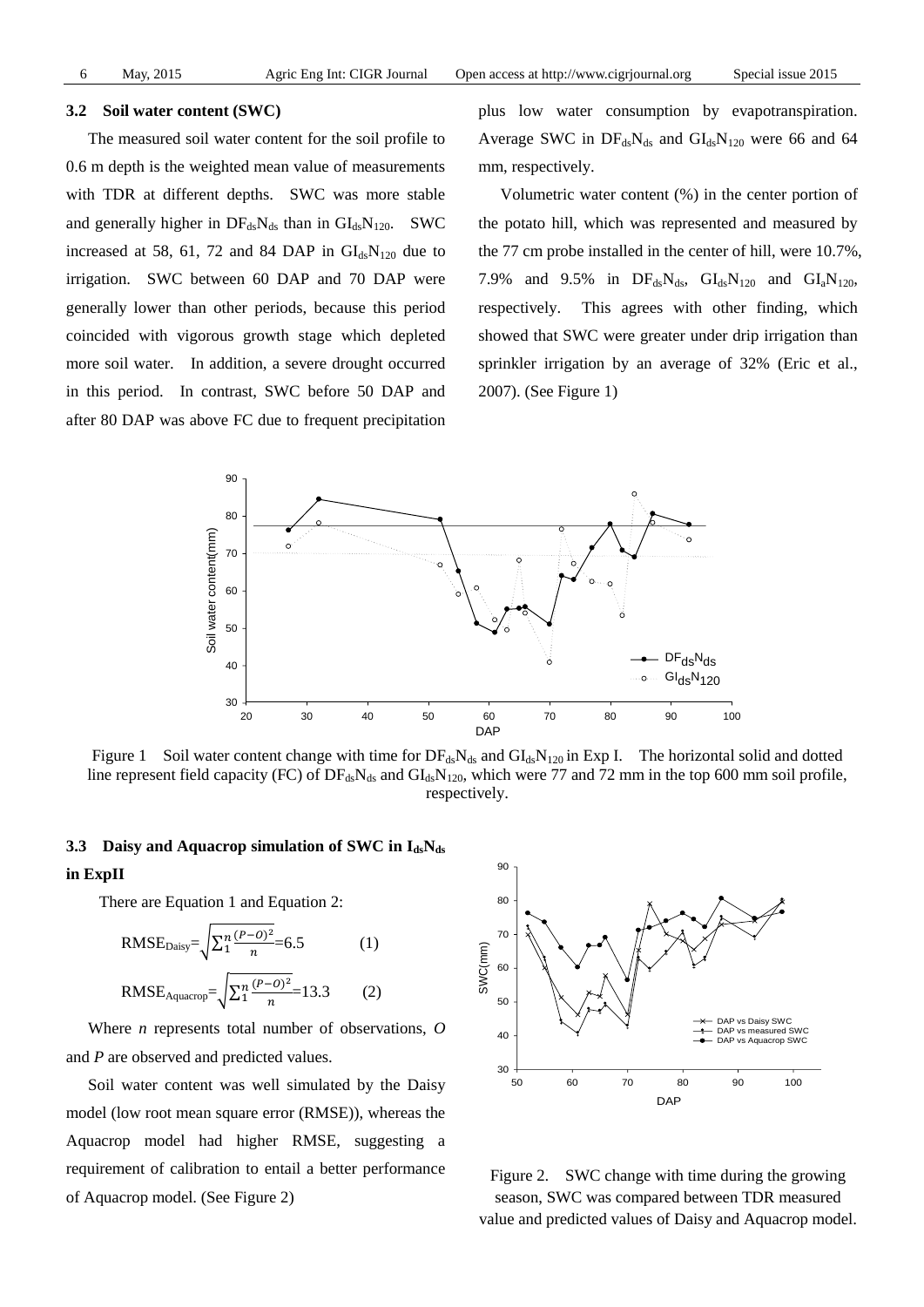## **4 Discussion**

Drip-fertigation did not result in considerable less water supply compared to gun irrigation system (Table 2) even grown with a severe drought season. Two points may explain this. On one hand, drip-fertigated potatoes were irrigated more frequently than in the gun irrigation system, which may have caused slightly higher transpiration than for the gun irrigation system. On the other hand, due to abundant rainfall in June the canopy have been fully developed in both systems (data not shown) by the time of first fertigation, therefore the evaporation loss from bare soil did not differ from that in gun irrigation.

Fresh yield of  $DF_{ds}N_{ds}$  was only marginally higher than  $GI_{ds}N_{120}$ . Yield in drip-fertigation system could have been further enhanced relative to gun irrigation (Waddell et al., 1999). In this study, this might have been achieved by applying fertilizer earlier, thereby provided adequate N for early canopy growth. DM in  $GI<sub>ds</sub>N<sub>120</sub>$  were higher than that in  $DF<sub>ds</sub>N<sub>ds</sub>$ , the causes of the slightly decrease of DM in  $DF_{ds}N_{ds}$  could be explained by the fact that the initial N supply was inadequate (36 kg N/ha) for maximum canopy growth until the first fertigation was done. Furthermore, it took some time to produce more leaves after supplementary N addition meaning that DM loss was inevitable. As such, the best strategy was that N application at planting should be sufficient for early canopy growth and supplementary fertigation should be in time to avoid N deficiency.

In this study, fresh yield and IWUE increased with increasing N rate. For treatments  $I_1N_{org}$ ,  $I_1N_{ds}$ ,  $I_1N_t$  and  $I_1N_2$  which received 100 kg/N/ha,  $I_1N_{ds}$  obtained the highest DM. The difference was probably caused by fertigation time. For instance, the last fertigation time in  $I_1N_t$  and  $I_1N_{\text{org}}$  was conducted in 77 Dap. It corresponded to 53 days after emergence and was close to maturation stage. Considering that the maximum removal of nutrients occurs before the 60th day after emergence (Kolbe and Stephan-Beckmann, 1997), so, little nitrogen would be taken up in  $I_1N_t$  and  $I_1N_{org}$  after

the last fertigation. This decreased the leaf growth and DM production as a sequence. Even though the significant difference was not found between 100 kg N/ha treatments, it is noteworthy that  $I_1N_{Org}$  got the lowest DM. This can be explained in terms of the slow release of mineral N from organic matter applied.

Jensen et al. (2010) found that deficit irrigation (70% of FI) after tuber initiation would cause significant yield loss for potatoes. In this study, significant difference was not found between different irrigation levels, probably because the time of the irrigation treatment was close to the end of tuber initiation. Furthermore, water was given at a high frequency with drip irrigation and comparable high soil water content was maintained during the growing season (measured SWC data not shown). The SWC difference between varying irrigation levels in  $N_3$  and  $N_{ds}$  was confined to a fairly narrow range except for  $I_{ds}N_{ds}$ , which consistently had the lowest SWC.

## **5 Conclusions**

With similar irrigation amount and 20 kg N/ha less N,  $DF_{ds}N_{ds}$  had slightly higher yield and IWUE than  $GI_{ds}N_{120}$ .

Among  $I_1$  treatments, fresh yield and IWUE increased with increasing N rate. For treatments  $I_1N_{org}$ ,  $I_1N_{ds}$ ,  $I_1N_t$ and  $I_1N_2$ , which received 100 kg N/ha,  $I_1N_{ds}$  obtained the highest TDM.  $I_1N_{Ore}$  demonstrated the lowest TDM production.

Daisy gave a good simulation of SWC in the  $I_{ds}N_{ds}$ treatment.

## **Acknowledgments**

We thank all technicians in Jyndevad research station, Denmark for excellent technical support during the experiment. Thank is also given to CSC in China for the financial support of Zhenjiang Zhou for his Ph.D research. Fund of this study was supported by the EU project (Figaro 925729).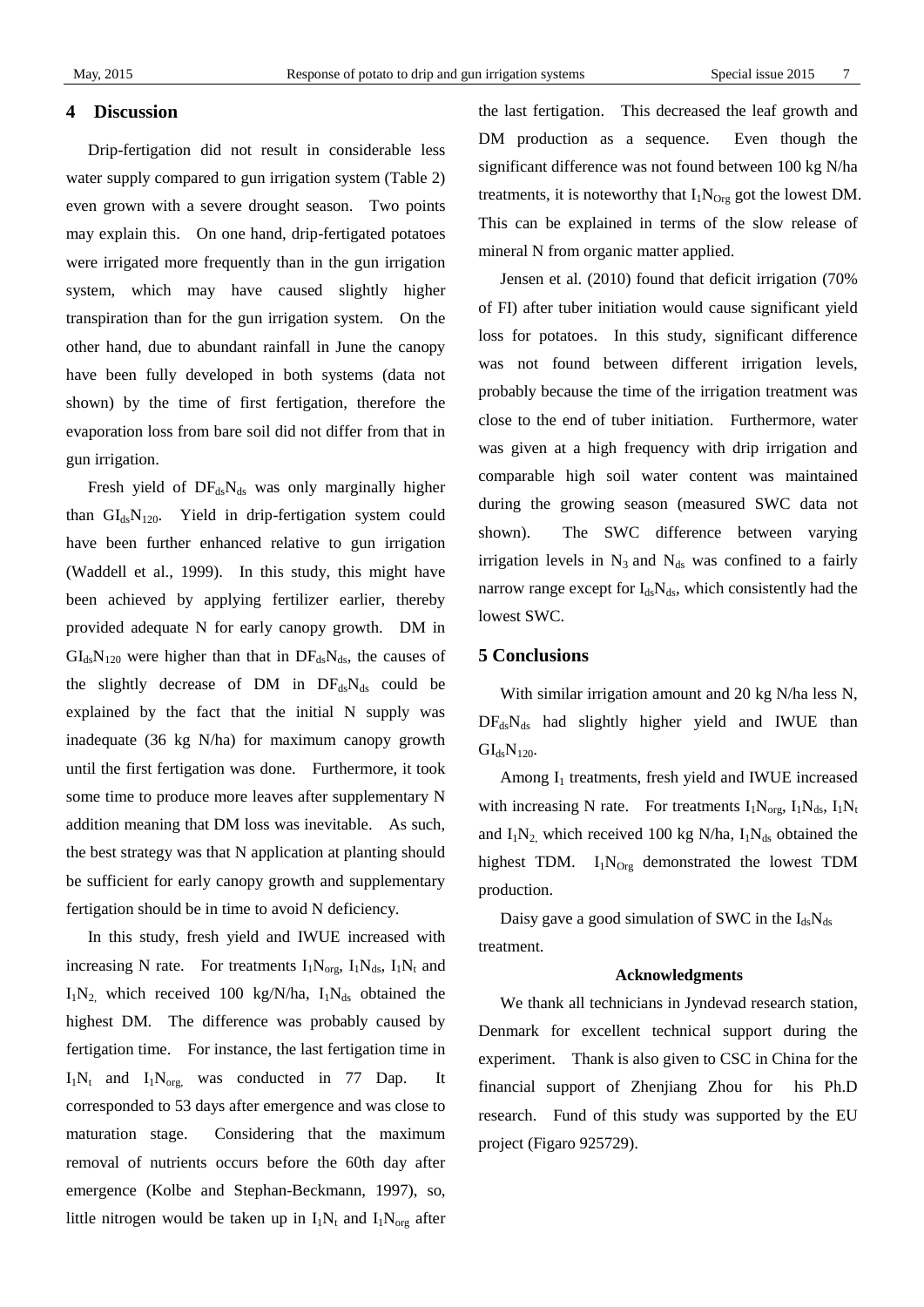#### **References**

- Abd El-Wahed, M. H, and E. A. Ali. 2013. Effect of irrigation systems, amounts of irrigation water and mulching on corn yield, water use efficiency and net profit. *Agricultural Water Management,* 120: 64–71.
- Aslyng, 1978. Irrigation in Agriculture (Vanding i jordbruget, in Danish). DSR-forlag, Den kgl. Veterinær- og Landbohøjskole, Copenhagen, ISBN 8774321358, 167 pp.
- Andersen, M. N., C. R. Jensen, and R. Losch. 1992. The interaction effects of potassium and drought in field-grown barley. I. Yield, water use efficiency and growth. *Acta Agriculturae Scandinavica (B)*, 42: 34–44.
- Blackmer, A. M., and S. E. White. 1998. Using precision farming technologies to improve management of soil and fertiliser nitrogen. *Australian Journal of Agricultural Research,* 49: 555–564, http://dx.doi.org/10.1071/a97073.
- Beyaert, R. P., R. C. Roy, and B. R. Ball Coelho. 2007. Irrigation and fertilizer management effects on processing cucumber productivity and water use efficiency. *Can. J. Plant Sci.,* 87: 355–363.
- Bavi, A., H. A. Kashkuli, S. Boroomand, A. Naseri, and M. Albaji. 2009. Evaporation losses from sprinkler irrigation systems under various operating conditions. *J. Appl. Sci.,* 9(3): 597–600.
- Darwish, T. M., T. W. Atallah, S. Hajhasan, and A. Haidar. 2006. Nitrogen and water use efficiency of fertigated processing potato. *Agricultural Water Management,* 85: 95–104.
- Eric, T. Cooley, Birl Lowery, Keith A. Kelling, and Seth Wilner. 2007. Water dynamics in drip and overhead sprinkler irrigated potato hills and development of dry zones. *Hydrol. Process,* 21: 2390–2399.
- Hansen, S., B. Storm, and H. E. Jensen. 1986. Spatial variability of soil physical properties. Theoretical and experimental analyses.I. Soil sampling, experimental analyses and basic statistics of soil physical properties. Department of Soil and Water and Plant Nutrition, Royal Veterinary and Agricultural University, Copenhagen, 84 pp.
- Hansen, L. 1976. Jordtyper ved statens forsogsstationer. *Tidsskr. Planteavl*, 80: 742-758.
- Hansen, S., H. E. Jensen, N. E. Nielsen, and H. Svendsen. 1991. Simulation of nitrogen dynamics and biomass production in winter wheat using the Danish simulation model Daisy. *Fert. Res.,* 27: 245–259.
- Haverkort, A. J., Donald K. L. MacKerron. 2000. Management of Nitrogen and Water in Potato Production. Wageningen Academic Pub, p 22.
- Jensen, C. R., A. Battilani, F. Plauborg, G. Psarras, K. Chartzoulakis, F. Janowiak, R. Stikic, Z. Jovanovic, G. LI, X. Qi, F. Liu, S. E. Jacobsen, and M. N. Andersen. 2010. Deficit irrigation based on drought tolerance and root signalling in potatoes and tomatoes. *Agr. Water Manage.,* 98: 403–413
- Li, J. S., J. J. Zhang, and M. J. Rao. 2004. Wetting patterns and nitrogen distributions as affected by fertigation strategies from a surface point source. *Agric Water Manage.,* 67: 89-104.
- Kendy, E., D. J. Molden, T. Steenhuis, C. Liu, and J.Wang. 2006. Agricultural Policy and Groundwater Depletion in Luancheng County, IWMI Research Report 71, Colombo, Sri Lanka.1949 – 2000.
- Kang, Y., F.-X. Wang, et al. 2004. Potato evapotranspiration and yield under different drip irrigation regimes. *Irrigation Science,* 23(3): 133-143.
- Kolbe, H., and S. Stephan-Beckmann. 1997. Development, growth and chemical composition of the potato crop (Solanum tuberosum L.). *Am. Pot. J.,* 40: 111–124.
- Lesczynski, D. B., and C.B. Tanner. 1976. Seasonal variation of root distribution of irrigated, field-grown Russet Burbank potato. *American Potato Journal,* 53: 69–78.
- Lynch, D. R., N. Foroud, G. C. Kozub, and B. C. Farries. 1995. The effect of moisture stress at three growth stages on the yield components of yield and processing quality of eight potato cultivars. *Am. Potato J.,* 72: 375–386.
- Phene, C. J., K. R. Davis, R. M. Mead, R. Yue, I. P. Wu, and R. B. Hutmacher. 1994. Evaluation of a subsurface drip irrigation system after ten cropping seasons. ASAE Pap. 932560 (winter meeting, Chicago, IL). ASAE, St. Joseph, MI.
- Patel, N., and T.B.S.Rajput. 2007. Effect of drip tape placement depth and irrigation level on yield of potato. *Agric. Water Manage*, 88 (1–3): 209–223.
- Rodrigues, M. A., J. Coutinho, F. Martins, and M. Arrobas. 2005. Quantitative sidedress nitrogen recommendations for potatoes based upon crop nutritional indices. *Europ. J. Agronomy,* 23: 79–88.
- Sinclair, T. R., and T. Horie. 1989. Leaf nitrogen, photosynthesis, and crop radiation use efficiency: A review. *Crop Science,* 29: 90-98.
- Starr, G. C. 2005. Temporal stability and spatial variability of soil water patterns with implications for precision water management. *Agric. Water Manage.,* 72: 223–243.
- Waddell, J. T., S. C. Gupta, J. F. Moncrief, C. J. Rosen, and D. D. Steele. 1999. Irrigation and nitrogen management effects on potato yield, tuber quality, and nitrogen uptake. *Agronomy Journal,* 91(6): 991-997.